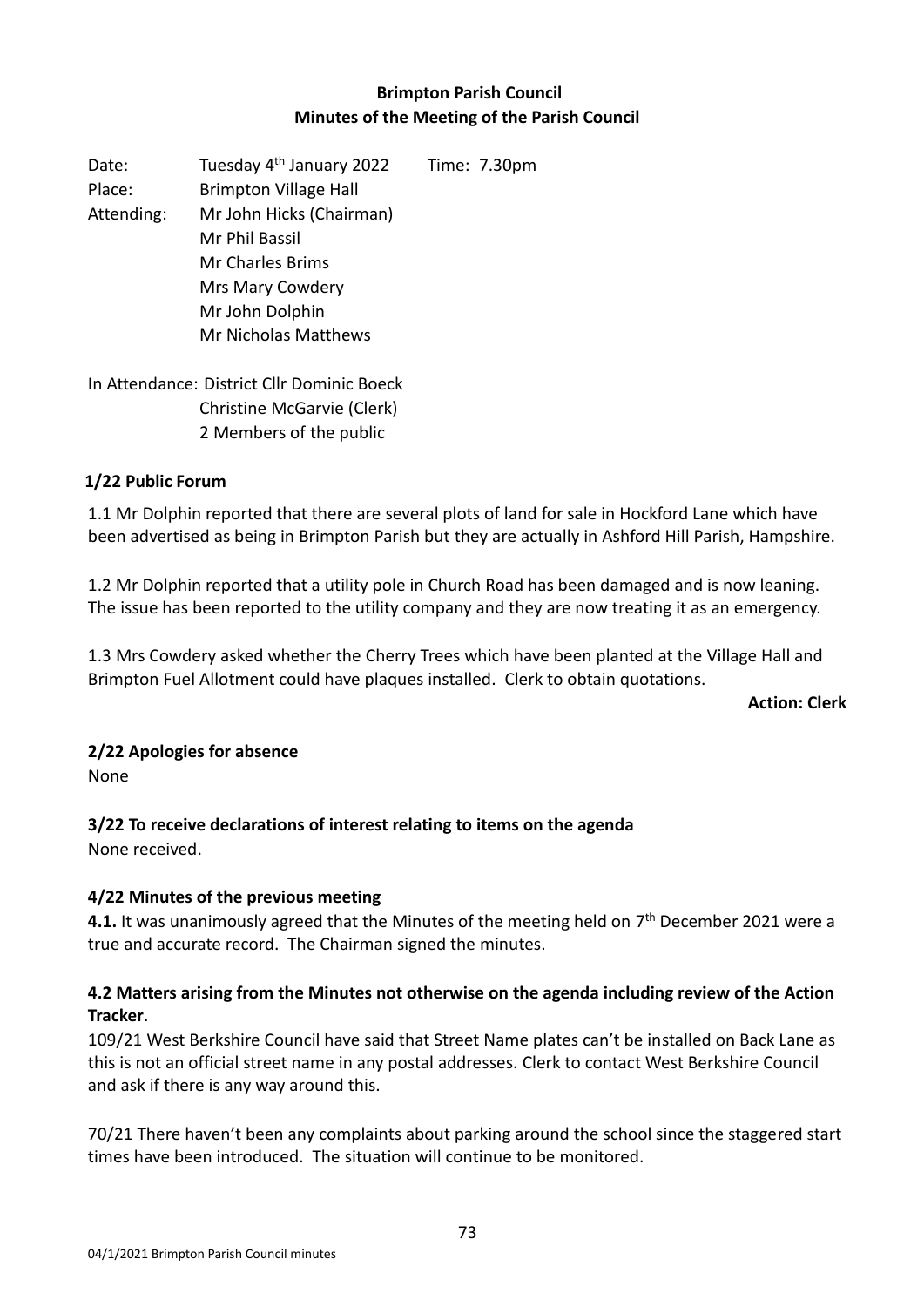#### 04/1/2021 Brimpton Parish Council minutes

#### **5/22. Parish Environment**

#### **5.1 To provide an update on the use of the Speed Indicator Device (SID) in the Parish**

The SID has recently been used in Brimpton Lane, Brimpton Common and Wasing Road. In Brimpton Lane 60% of drivers were speeding against the 40mph limit and 20% against the ACPO (Association of Chief Police Officers) limit of 46 mph. According to West Berkshire Council's speed management framework further action should be taken if over 25% of drivers are travelling at over the ACPO limit.

In Wasing Road 46.9 % of drivers were travelling at over 35 mph (the ACPO limit) in the time period 20<sup>th</sup> to 23<sup>rd</sup> December coming into the village. These statistics have been sent to West Berkshire Council but they have indicated that they are no longer able to carry out Community Speedwatch sessions. Clerk to send West Berkshire Council's response to District Cllr Boeck.

Clerk will put the SID back up in Wasing Road this week facing traffic leaving the village.

Clerk to send speeding statistics directly to Thames Valley Police for their response.

**Action: Clerk** 

#### **5.2 To discuss repairs and cleaning the war memorial**

Mr Dolphin has received advice from the War Memorial Trust that the Memorial can be cleaned gently with just water and a soft brush. They did not recommend any further work. It was agreed that the War Memorial would be left as it is for now and that Mr Dolphin would clean the base, as well as reseating some lose stones in the surrounding wall. Mr Hicks to explain this decision to the resident who offered to pay for any repair work.

**Action: JD/JH**

#### **6/22. Planning and Development**

### **6.1 To consider new planning applications and provide updates on any already considered. See appendix C below.**

**21/02909/FUL - Larkwhistle Farm ,** unnamed road - Erection of a new agricultural outbuilding The Parish Council resolved to object as the building is considered to be over development of the site and would be visible from the highway.

#### **21/03180/FULD – Wasing Cottage, Wasing Road.** Demolition of existing dwelling and proposed replacement

The Parish Council resolved to respond with no objections.

#### **7/22. Finance**

#### **7.1 To approve payments and approve reconciliation against bank statements**

The payments and bank reconciliation were agreed. Payments will be made electronically.

#### **8/22. Consultation documents requiring consideration**

None

#### **9/22 Reports**

#### **9. 1 District Councillor's Report**

Cllr Boeck reported that the next report will be sent by the middle of February.

#### **9.2 Clerk's report**

Clerk has obtained a quote for a replacement village map to be installed at the War Memorial and will seek another quote before the next meeting.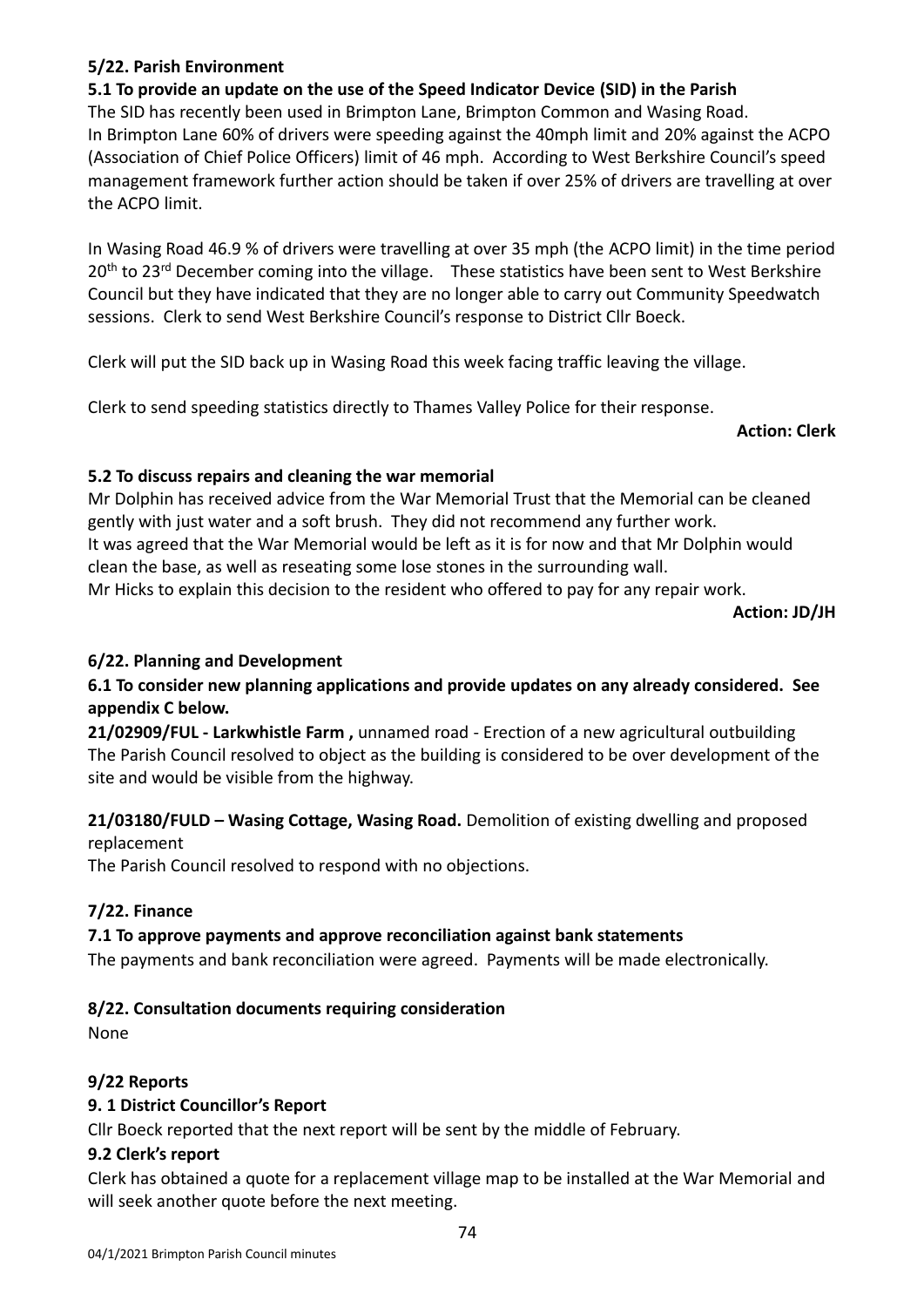The nil precept request form has been sent to West Berkshire Council.

Clerk attended the West Berkshire Council improvement plan working group forum on highways and speed management on 13<sup>th</sup> December. The new case reporting tool should be launched soon and will include many improvements which it is hoped will make tracking issues raised with West Berkshire Council easier for Parish and Town Councils.

#### **9.3 Report from Village Hall Committee**

Mr. Dolphin reported that bookings are still good**.** 

#### **10/22 The next meeting will be held on Tuesday 1 st February 2022 in the Village Hall.**

| Signed:    |  |
|------------|--|
| (Chairman) |  |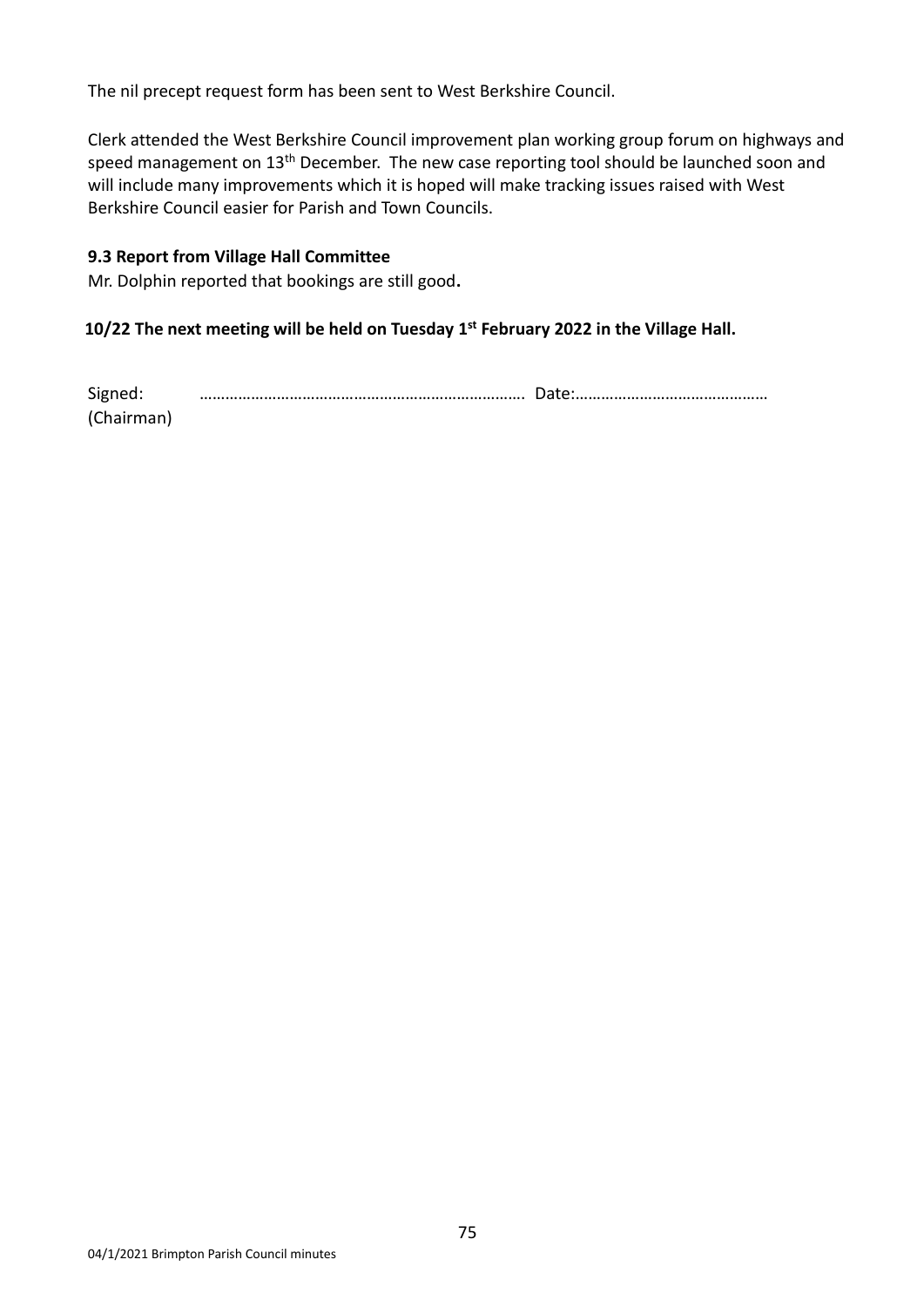### Appendix A

Meeting Report 4th January 2022

# **Community Account**

| <b>Statement bal-</b><br>ance<br>24/12/2021   | Cashbook balance as at<br>31/11/2021 | Cashbook balance after new pay-<br>ments made |                             |
|-----------------------------------------------|--------------------------------------|-----------------------------------------------|-----------------------------|
| £37,190.31                                    | £37,190.31                           | £36,736.83                                    |                             |
| <b>Payments</b><br>made since<br>last meeting |                                      |                                               |                             |
|                                               |                                      |                                               |                             |
| <b>Cheque No</b>                              | Payee                                | <b>Details</b>                                | <b>TOTAL</b><br><b>COST</b> |
| <b>SO</b>                                     | Mrs C McGarvie                       | November salary                               | 240.00                      |
| EP.                                           | <b>Traffic Technologies Ltd</b>      | SID repair                                    | 420.00                      |

#### **New items for payment**

| <b>Cheque No</b> | <b>Payee</b>                 | <b>Details</b>          | <b>TOTAL</b><br><b>COST</b> |
|------------------|------------------------------|-------------------------|-----------------------------|
| SO               | Mrs C McGarvie               | <b>January Salary</b>   | 240.00                      |
| EP               | Digital House Md Ltd         | Website SSL certificate | 90.00                       |
| EP               | <b>Brimpton Village Hall</b> | 7 months hall hire      | 87.50                       |
| EP.              | Mr P. Bassil                 | Christmas lights        | 35.98                       |
| <b>TOTAL</b>     |                              |                         | £453.48                     |

#### **Receipts since last meeting date**

| <b>Receipt Date</b> | <b>Payer</b>               | <b>Details</b>          | <b>TOTAL</b><br><b>AMOUNT</b> |
|---------------------|----------------------------|-------------------------|-------------------------------|
| 15/12/2021          | Aldermaston Parish Council | SID repair contribution | £175.00                       |
|                     |                            |                         | £175.00                       |

### **Payments not presented as of 24/12/2021**

| <b>Cheque No</b> | <b>Payee</b> | <b>Details</b> | <b>TOTAL</b><br><b>COST</b> |
|------------------|--------------|----------------|-----------------------------|
| <b>TOTAL</b>     |              |                |                             |

|                     | Receipts not cleared as of 24/12/2021 |                |                             |
|---------------------|---------------------------------------|----------------|-----------------------------|
| <b>Receipt date</b> | <b>Payer</b>                          | <b>Details</b> | <b>TOTAL</b><br><b>COST</b> |
|                     |                                       |                |                             |

| <b>Savings Ac-</b> |            |
|--------------------|------------|
| count balance      |            |
| 24/12/2021         | £31,907.83 |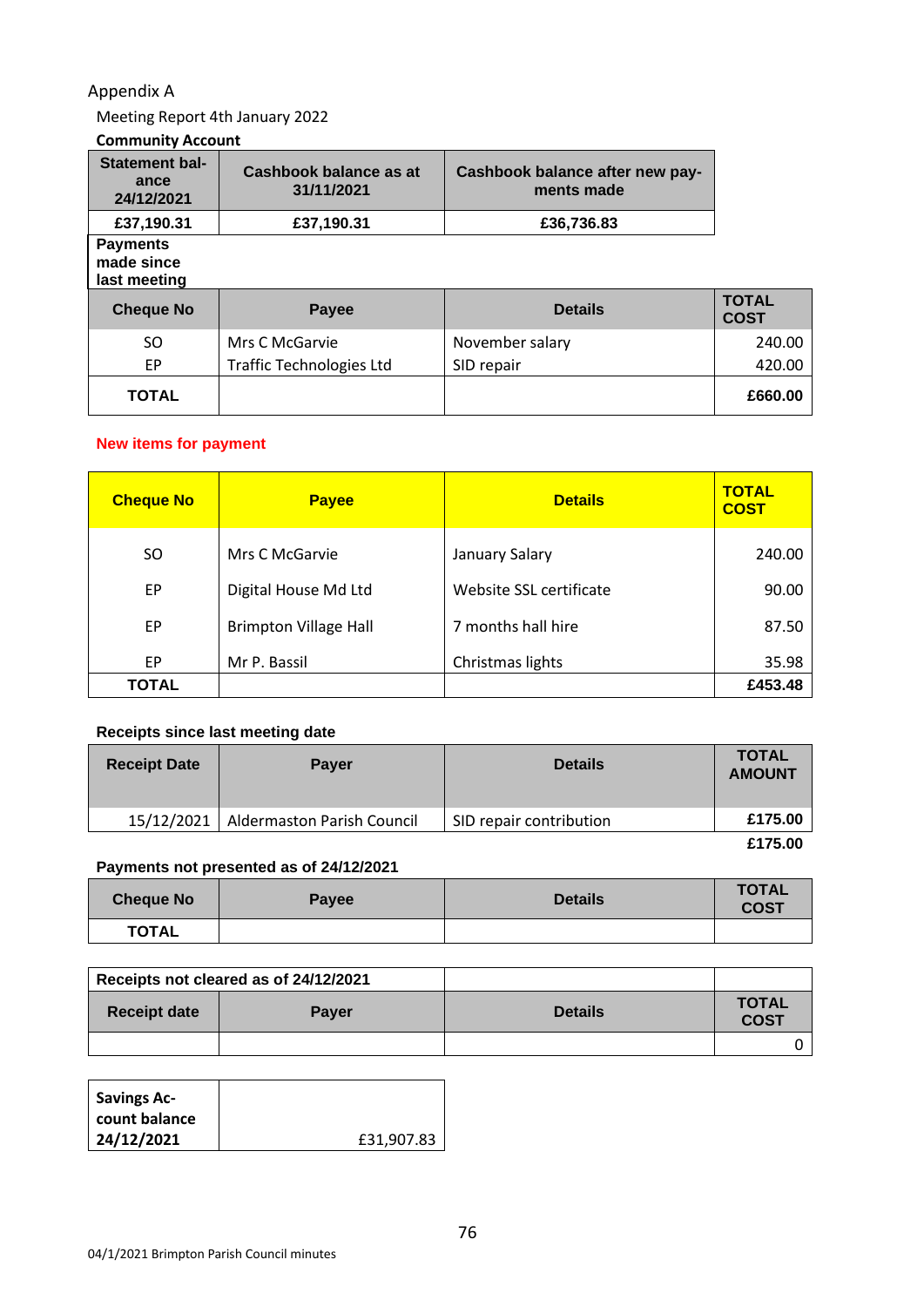## Appendix B

| <b>Bank Reconciliation 29th December 2021</b>  |                                                           |     |                |            |
|------------------------------------------------|-----------------------------------------------------------|-----|----------------|------------|
| <b>Authority name</b>                          | <b>Brimpton Parish Council</b>                            |     |                |            |
| <b>Prepared by</b>                             | <b>Christine McGarvie</b>                                 |     | Clerk and RFO  |            |
| <b>Date</b>                                    | 29th December 2021                                        |     |                |            |
|                                                |                                                           |     | Chair of coun- |            |
| <b>Approved by</b>                             | John Hicks                                                | cil |                |            |
|                                                |                                                           |     |                |            |
|                                                | Balance per bank statements as at 24th December 2021      | £   |                | £          |
|                                                | <b>Community Account</b>                                  |     | 37,190.31      |            |
|                                                | Saving account                                            |     | 31,907.83      |            |
|                                                |                                                           |     |                | 69,098.14  |
|                                                | Less any un-presented payments at 24th December 2021      |     |                |            |
|                                                |                                                           |     |                |            |
|                                                |                                                           |     |                |            |
|                                                |                                                           |     |                | 0.00       |
|                                                |                                                           |     |                |            |
| Add any uncleared receipts                     |                                                           |     |                |            |
|                                                |                                                           |     |                |            |
|                                                |                                                           |     |                |            |
|                                                |                                                           |     |                |            |
| Net Bank balances as at 24th December 2021     |                                                           |     |                | £69,098.14 |
|                                                |                                                           |     |                |            |
| <b>CASH BOOK</b>                               |                                                           |     |                |            |
| Opening balance as per cashbook 1st April 2021 |                                                           |     | 32,848.53      |            |
| Add: Receipts in the year                      |                                                           |     | 12,682.45      |            |
| Less: Payments in the year                     |                                                           |     | 8,340.67       |            |
|                                                | Closing balance as per cash book as at 29th December 2021 |     | £37,190.31     |            |
|                                                |                                                           |     |                |            |
| Opening balance savings account 1st April 2021 |                                                           |     | 31,905.43      |            |
| Add: Receipts in the year                      |                                                           |     | £2.40          |            |
| Less: Payments in the year                     |                                                           |     | 0              |            |
|                                                |                                                           |     | £31,907.83     |            |
|                                                | Closing balance as per cash book as at 29th December 2021 |     |                |            |
|                                                |                                                           |     |                |            |
| Overall closing balance                        |                                                           |     | £69,098.14     |            |
|                                                | diff                                                      |     | £0.00          |            |